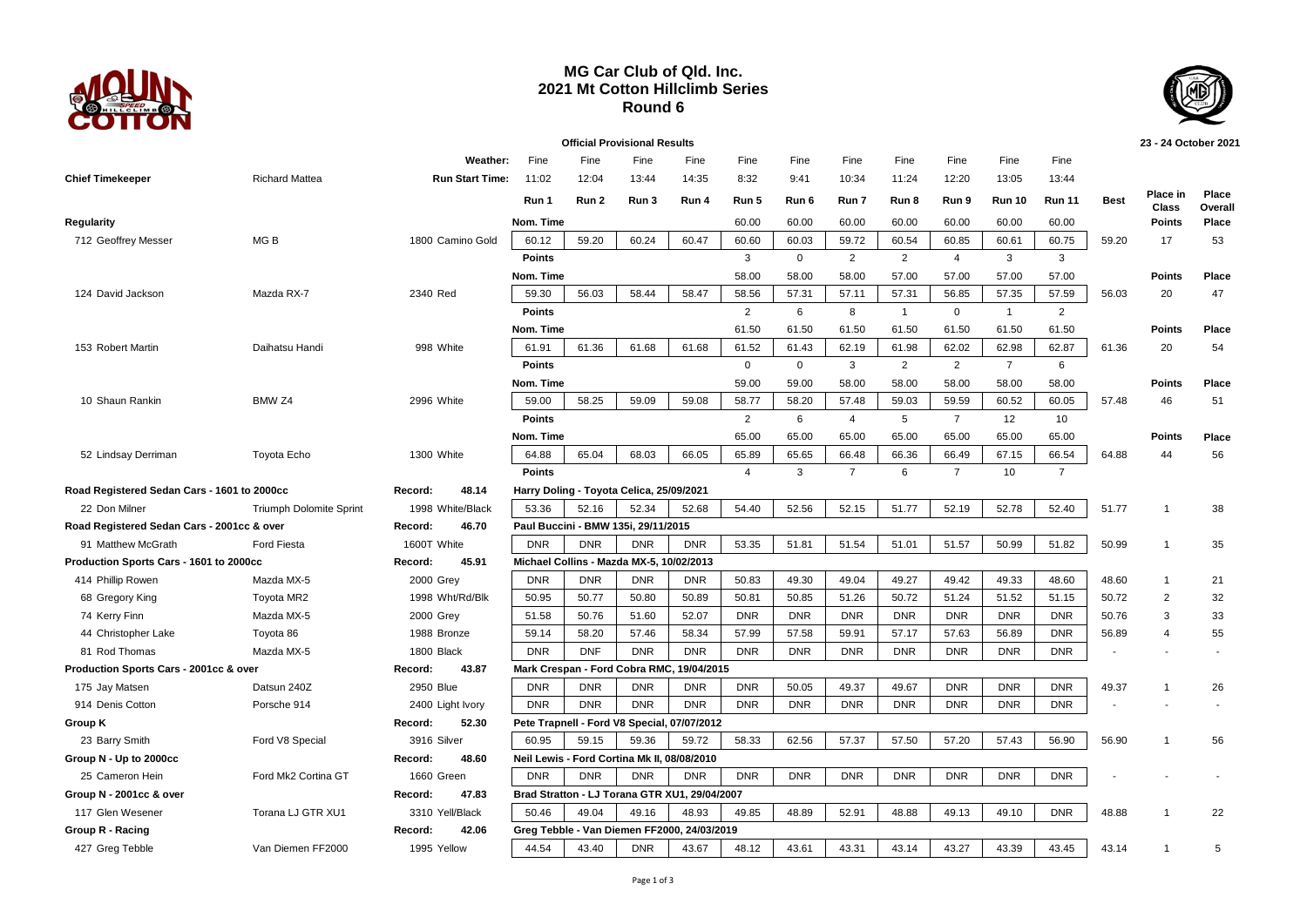|                                                           |                       |                                          | Run 1                                        | Run 2                                    | Run 3                    | Run 4                                         | Run 5      | Run 6      | Run 7      | Run 8      | Run 9      | <b>Run 10</b> | <b>Run 11</b> | <b>Best</b>    | <b>Place in</b><br>Class | Place<br>Overall |
|-----------------------------------------------------------|-----------------------|------------------------------------------|----------------------------------------------|------------------------------------------|--------------------------|-----------------------------------------------|------------|------------|------------|------------|------------|---------------|---------------|----------------|--------------------------|------------------|
| Modified Production Sedan Cars - Up to 2000cc<br>Record:  |                       |                                          |                                              |                                          |                          | Shane Merrick - Datsun 1200 Coupe, 30/11/2014 |            |            |            |            |            |               |               |                |                          |                  |
| 76 Noel Dore                                              | Volkswagen Beetle     | 1904 Red                                 | 54.21                                        | 54.15                                    | 53.49                    | 55.22                                         | 54.58      | 54.60      | 54.47      | 54.26      | 54.69      | 55.37         | 54.81         | 53.49          | $\overline{1}$           | 47               |
| 881 Joanne Reinke                                         | Hyundai Excel         | 1500 White                               | 61.92                                        | 61.68                                    | <b>DNR</b>               | <b>DNR</b>                                    | <b>DNR</b> | 61.72      | 61.51      | <b>DNR</b> | <b>DNR</b> | <b>DNR</b>    | <b>DNR</b>    | 61.51          | 3                        | 61               |
| 188 Karl Reinke                                           | Hyundai Excel         | 1500 White                               | 60.00                                        | <b>DNR</b>                               | <b>DNR</b>               | <b>DNR</b>                                    | 58.80      | <b>DNR</b> | <b>DNR</b> | <b>DNR</b> | <b>DNR</b> | <b>DNR</b>    | <b>DNR</b>    | 58.80          | $\overline{2}$           | 58               |
| <b>Modified Production Sedan Cars - 2001cc &amp; over</b> |                       | 45.03<br>Record:                         |                                              | Phillip Dalton - Honda Civic, 07/11/2020 |                          |                                               |            |            |            |            |            |               |               |                |                          |                  |
| 210 Brendan Merrick                                       | Datsun 120Y           | 2000T Yellow                             | 51.51                                        | 50.69                                    | 50.12                    | 50.71                                         | 51.06      | 49.40      | 50.07      | 49.73      | <b>DNR</b> | 50.21         | 50.03         | 49.40          | $\overline{1}$           | 27               |
| 9 Jonathon Anable                                         | <b>BMW 325i</b>       | 2700 Grey                                | 51.99                                        | 52.56                                    | 76.82                    | 52.15                                         | 51.20      | 50.30      | 50.05      | 52.76      | 50.84      | 50.60         | 50.25         | 50.05          | $\overline{2}$           | 31               |
| 86 Paul Cox                                               | <b>Holden Calais</b>  | 3031T Black                              | 62.47                                        | 57.23                                    | <b>DNR</b>               | <b>DNR</b>                                    | 55.88      | 54.22      | 52.58      | 53.13      | 52.81      | 53.19         | 75.74         | 52.58          | 3                        | 45               |
| Sports Cars - 2001cc & over                               |                       | 43.67<br>Record:                         |                                              | David Homer - Suzuki Swift, 30/10/2010   |                          |                                               |            |            |            |            |            |               |               |                |                          |                  |
| 34 Jeffrey Graham                                         | Mazda MX-5            | 1800S Silver                             | 50.40                                        | 49.18                                    | 49.00                    | 49.03                                         | 50.29      | 49.82      | 49.47      | 50.04      | 49.23      | 49.78         | 49.64         | 49.00          | $\overline{1}$           | 23               |
| 144 Stuart Brown                                          | BMW <sub>Z3</sub>     | 6000 Red                                 | 50.74                                        | 49.70                                    | 49.69                    | 49.69                                         | 50.13      | 50.69      | 50.30      | 49.98      | 49.89      | 50.30         | <b>DNR</b>    | 49.69          | $\overline{2}$           | 30               |
| 129 Brendan Parker                                        | Genesis GT380 Coupe   | 3778 Green                               | 60.81                                        | 58.46                                    | 56.63                    | 58.24                                         | 58.86      | 59.71      | 56.81      | 56.94      | 58.35      | 58.91         | 55.92         | 55.92          | 3                        | 52               |
| 29 Maldwyn Parker                                         | Genesis GT380 Coupe   | 3778 Green                               | 70.41                                        | 59.20                                    | 59.29                    | 58.14                                         | 58.94      | 57.27      | 58.25      | 57.24      | 56.82      | 56.79         | 56.73         | 56.73          | $\overline{4}$           | 54               |
| 488 Andrei Shinkarenko                                    | Saker SV1             | 1998T Blue                               | <b>DNR</b>                                   | <b>DNR</b>                               | <b>DNR</b>               | <b>DNR</b>                                    | <b>DNR</b> | <b>DNR</b> | <b>DNR</b> | <b>DNR</b> | <b>DNR</b> | <b>DNR</b>    | <b>DNR</b>    | $\blacksquare$ |                          |                  |
| Improved Production - Up to 1600cc                        |                       | 47.22<br>Record:                         | <b>Scott Dean</b>                            |                                          | Toyota Yaris, 25/11/2012 |                                               |            |            |            |            |            |               |               |                |                          |                  |
| 3 Steven Hughes                                           | Volkswagen Golf       | 1600 Yellow                              | 55.89                                        | 54.22                                    | 54.55                    | 54.26                                         | 54.36      | 53.53      | 52.24      | 52.64      | 52.65      | 52.38         | 53.79         | 52.24          | $\overline{1}$           | 42               |
| 72 Garrett McDuling                                       | Hyundai Excel         | 1495 Blk/Yell                            | 55.96                                        | 55.18                                    | 54.97                    | <b>DNR</b>                                    | 55.10      | 54.69      | 55.04      | 55.20      | 55.32      | <b>DNR</b>    | <b>DNR</b>    | 54.69          | $\overline{2}$           | 49               |
| Improved Production - 1601 to 2000cc                      | Record:<br>45.23      |                                          | Danny Mischok - Ford Escort, 30/11/2014      |                                          |                          |                                               |            |            |            |            |            |               |               |                |                          |                  |
| 70 David Sidery                                           | Volkswagen Beetle     | 1999 Blue                                | 50.28                                        | 49.40                                    | 49.38                    | 49.29                                         | 50.90      | 49.90      | <b>DNR</b> | <b>DNR</b> | <b>DNR</b> | <b>DNR</b>    | <b>DNR</b>    | 49.29          | $\overline{1}$           | 25               |
| 222 Greg Cameron                                          | Hyundai Excel         | 2000 Silver                              | <b>DNR</b>                                   | <b>DNR</b>                               | <b>DNR</b>               | <b>DNR</b>                                    | 51.76      | 50.90      | 51.22      | <b>DNR</b> | 52.73      | <b>DNR</b>    | <b>DNR</b>    | 50.90          | $\overline{2}$           | 34               |
| 341 Steffi Stehr                                          | Holden Barina         | 1800 Red                                 | 52.07                                        | <b>DNR</b>                               | <b>DNR</b>               | <b>DNR</b>                                    | <b>DNR</b> | 52.09      | <b>DNR</b> | <b>DNR</b> | <b>DNR</b> | <b>DNR</b>    | <b>DNR</b>    | 52.07          | 3                        | 40               |
| 221 Mark Daniels                                          | Hyundai Excel         | 2000 Silver                              | <b>DNR</b>                                   | <b>DNR</b>                               | <b>DNR</b>               | <b>DNR</b>                                    | 53.55      | 52.92      | 52.19      | 52.23      | <b>DNR</b> | <b>DNR</b>    | <b>DNR</b>    | 52.19          | $\overline{4}$           | 41               |
| 134 Jodie Bailey                                          | Holden Barina         | 1800 Red                                 | 52.74                                        | <b>DNR</b>                               | <b>DNR</b>               | <b>DNR</b>                                    | 53.44      | 53.27      | 53.30      | 53.81      | <b>DNR</b> | <b>DNR</b>    | <b>DNR</b>    | 52.74          | 5                        | 46               |
| Improved Production - 2001cc & over<br>Record:            |                       |                                          |                                              | Ken Graham - Datsun                      | 1600SSS.                 | 18/03/2017                                    |            |            |            |            |            |               |               |                |                          |                  |
| 35 Kenneth Graham                                         | Datsun 1600 SSS       | 2400 Yellow                              | 47.34                                        | 46.79                                    | 46.71                    | 46.56                                         | 47.05      | 46.98      | 47.28      | 46.90      | <b>DNR</b> | <b>DNR</b>    | <b>DNR</b>    | 46.56          | $\overline{1}$           | 15               |
| 135 Pauline Graham                                        | Datsun 1600 SSS       | 2400 Yellow                              | 48.63                                        | 47.99                                    | 47.59                    | 47.44                                         | 47.81      | 47.92      | 47.53      | 47.82      | 47.99      | <b>DNR</b>    | <b>DNR</b>    | 47.44          | $\overline{2}$           | 18               |
| Formula Vee - 1600                                        |                       | Record:<br>49.20                         | Craig Hughes - Hughes VWMA, 26/02/2017       |                                          |                          |                                               |            |            |            |            |            |               |               |                |                          |                  |
| 122 Craig Hughes                                          | Hughes VWMA           | 1600 Black                               | 50.58                                        | 49.98                                    | 55.76                    | 49.81                                         | 50.45      | 49.43      | <b>DNF</b> | 49.63      | 50.31      | 50.21         | 49.55         | 49.43          | $\overline{1}$           | 28               |
| <b>Clubman Sports Cars</b>                                |                       | 43.54<br>Record:                         | Raymond Bromley - Locost Seven, 25/11/2018   |                                          |                          |                                               |            |            |            |            |            |               |               |                |                          |                  |
| 85 Jason McGarry                                          | Caterham R300         | 1999 Green                               | <b>DNR</b>                                   | <b>DNR</b>                               | <b>DNR</b>               | <b>DNR</b>                                    | 47.80      | 47.19      | 46.99      | 46.87      | 47.20      | 46.24         | 46.72         | 46.24          | $\overline{1}$           | 14               |
| 4 Ryan Campbell                                           | Westfield SEi         | 1998 Green                               | 51.15                                        | 49.37                                    | 49.47                    | 49.16                                         | 49.27      | 48.47      | 48.40      | 49.24      | 48.14      | 48.08         | 48.14         | 48.08          | $\overline{2}$           | 19               |
| Supersports/Sports 1300                                   |                       | 43.77<br>Record:                         | Terry Johns - Esprit Sports 1300, 16/10/2011 |                                          |                          |                                               |            |            |            |            |            |               |               |                |                          |                  |
| 351 James Heymer                                          | Farrell L             | 1300 Blk/Silv                            | 46.92                                        | 46.43                                    | <b>DNR</b>               | 46.72                                         | 46.85      | 46.39      | 46.53      | 47.09      | 46.07      | 46.80         | 46.37         | 46.07          | $\overline{1}$           | 12               |
| 54 Desmond Thomas                                         | Aussie Race Car Cruze | 1255 Blue                                | 53.92                                        | 52.26                                    | 54.13                    | 52.02                                         | <b>DNR</b> | <b>DNR</b> | <b>DNR</b> | <b>DNR</b> | <b>DNR</b> | <b>DNR</b>    | <b>DNR</b>    | 52.02          | $\overline{2}$           | 39               |
| <b>Circuit Excel</b>                                      |                       | Record:<br>51.00                         | <b>Mark Pryor</b>                            |                                          |                          | - Hyundai Excel X3, 21/07/2019                |            |            |            |            |            |               |               |                |                          |                  |
| 11 Bradley Smith                                          | Hyundai Excel X3      | 1495 Blue                                | 52.03                                        | 52.19                                    | 52.22                    | 51.68                                         | 51.94      | 51.63      | 52.13      | 52.01      | 51.87      | 52.54         | 52.04         | 51.63          | $\mathbf{1}$             | 37               |
| 61 Jeremy Mattea                                          | Hyundai Excel X3      | 1515 Wht/Blh/Org                         | 58.64                                        | 58.40                                    | <b>DNR</b>               | <b>DNR</b>                                    | 55.17      | 54.52      | 54.57      | <b>DNR</b> | <b>DNR</b> | 54.88         | 54.32         | 54.32          | $\overline{2}$           | 48               |
| 172 Adrian McCarthy                                       | Hyundai Excel X3      | 1500 Org/Purp                            | 57.50                                        | 56.59                                    | 56.16                    | <b>DNR</b>                                    | 55.44      | 55.16      | 56.41      | 55.07      | 55.82      | 56.41         | 55.48         | 55.07          | 3                        | 50               |
| All Wheel Drive Forced Induction                          |                       | Michael Collins - Subaru WRX, 08/08/2010 |                                              |                                          |                          |                                               |            |            |            |            |            |               |               |                |                          |                  |
| 31 Adrian Purcell                                         | Subaru WRX            | 1998T Orange                             | 47.74                                        | 47.34                                    | 47.51                    | 47.55                                         | 48.51      | 47.99      | 49.76      | 47.83      | 48.02      | 48.37         | 47.65         | 47.34          | $\overline{1}$           | 17               |
| 14 Cary White                                             | Subaru WRX            | 2000T Blue                               | 53.41                                        | <b>DNR</b>                               | <b>DNR</b>               | <b>DNR</b>                                    | 49.03      | 48.42      | <b>DNR</b> | 48.13      | 51.40      | <b>DNR</b>    | <b>DNR</b>    | 48.13          | $\overline{2}$           | 20               |
| 7 David Gainer                                            | Audi RS3              | 2000T Blue                               | 50.63                                        | 49.73                                    | 49.56                    | 55.59                                         | <b>DNR</b> | <b>DNR</b> | <b>DNR</b> | <b>DNR</b> | <b>DNR</b> | <b>DNR</b>    | <b>DNR</b>    | 49.56          | 3                        | 29               |
| 168 Benjamin Everson                                      | Subaru Impreza        | 1994 Blue                                | 52.93                                        | 52.39                                    | 53.98                    | 53.32                                         | <b>DNR</b> | <b>DNR</b> | <b>DNR</b> | <b>DNR</b> | <b>DNR</b> | <b>DNR</b>    | <b>DNR</b>    | 52.39          | $\overline{4}$           | 44               |
|                                                           |                       |                                          |                                              |                                          |                          |                                               |            |            |            |            |            |               |               |                |                          |                  |